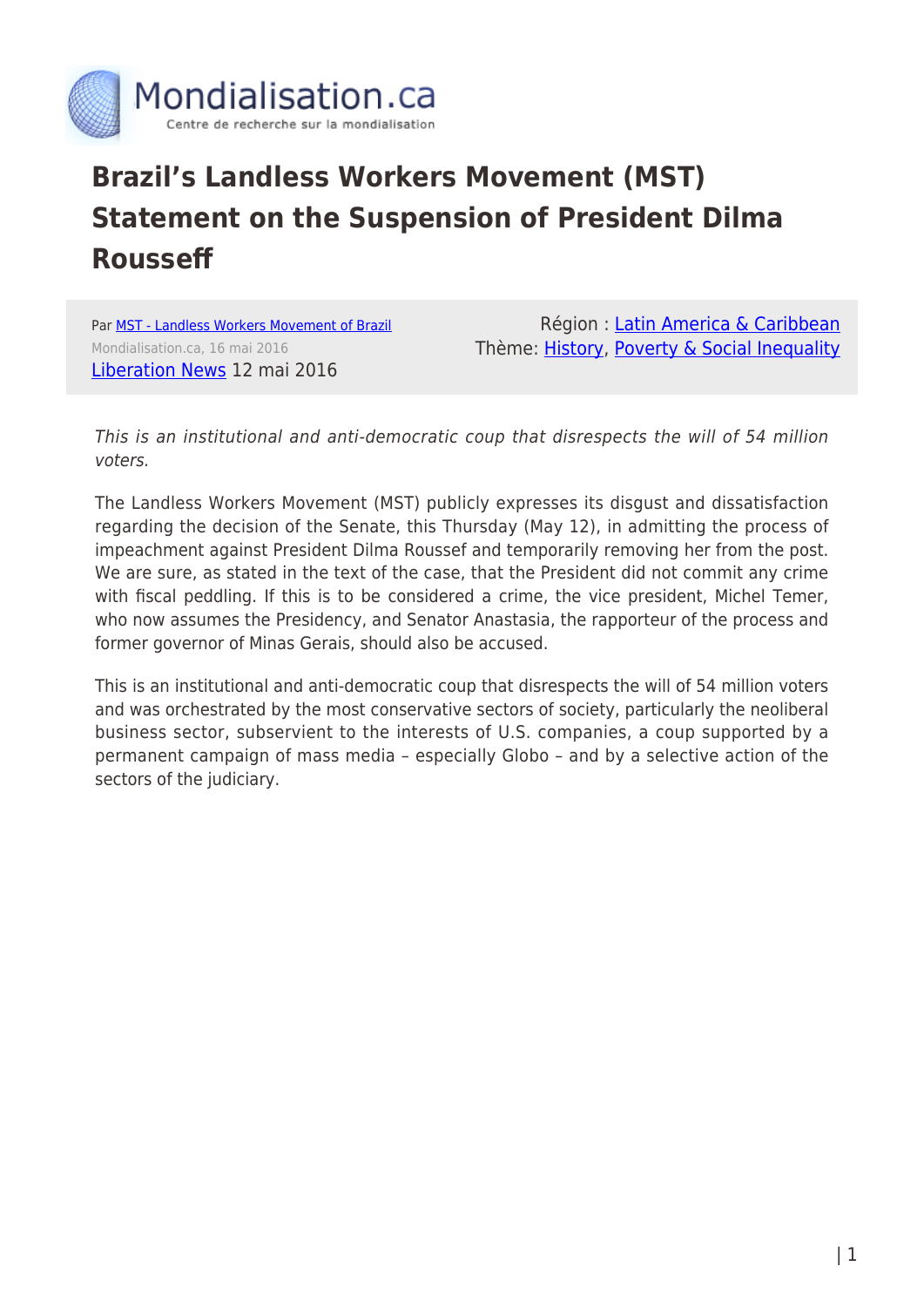

Supporters of Pres. Dilma Roussef, outside her office on May 12.

The coup endorsed by the Senate does not only disrespect the views of the public about who should be the head of state, but, as announced by Temer, intends to apply a recessive and neoliberal program, one that left sad memories for the Brazilian people from the times of the Collor-Cardoso governments. It is anti-popular and represents a social backlash that was repeatedly rejected by the majority at the polls. Unable to live with democracy and submit to the popular will, the elites have removed the President without any evidence of crime, just so their project of social cuts, unemployment and privatization is able to take place.

Michel Temer's "Bridge to the recession" will only lead to the accentuation of social and economic crisis and widen the political instability of the country. The newly announced government, for its history, does not represent a rupture with the corrupt methods, which we all have denounced in the streets. We hope that the Senate will redeem itself when it judges the merit. And if it does not, the democratic party forces opposed to the coup should appeal to the Supreme Court. Brazilian society knows we are facing an economic, political, social and environmental crisis. This crisis will not be overcome with coups. What is needed is a broad debate in society that agglutinates most popular and social forces, to seek to build a new national project to confront the crisis.

Regarding the established political crisis, we defend the idea, alongside other popular movements, that only a deep political reform that returns to the people its right to choose their legitimate representatives, can be a real way out. The current Congress has no condition or political will to do so. Hence the need for the Senate to approve the holding of a plebiscite that gives the people the right to convene a constituent assembly, to move forward a political reform to conduct general elections under democratic conditions.

The MST will remain mobilized in defense of democracy and social rights, together with the